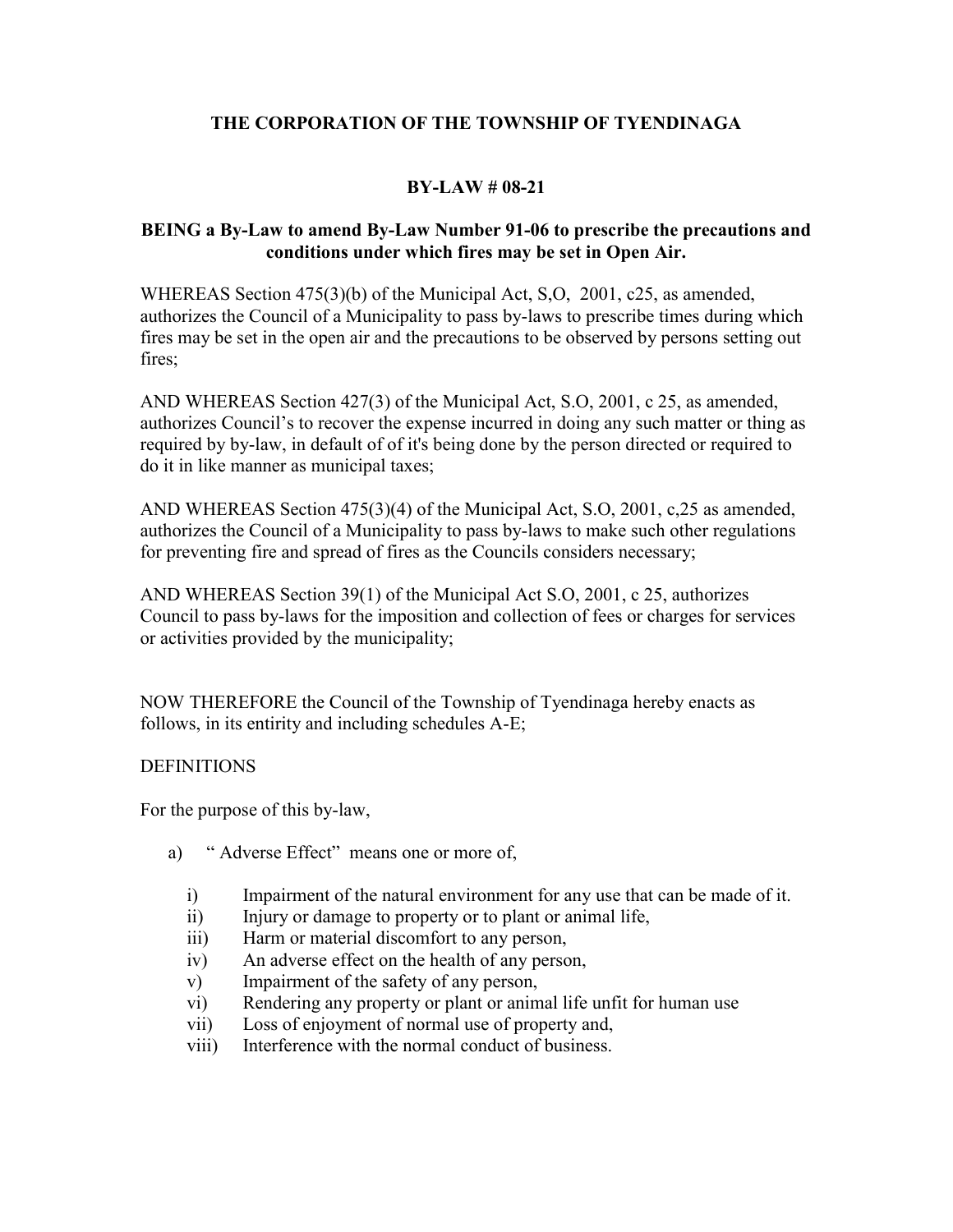- b) " Approved Brush Pile " shall mean an Open Air Fire, having a maximum fuel size of 3 meters 3 meters 1.8 meters in height ( 10 feet x x10 feet x 6 feet ) that is set and maintained for the sole of burning piled wood, brush or leaves,
- c) "Approved Incinerator Fire "shall mean a fire set in a container designed for incineration purposes and constructed completely of non-combustible material that is placed on top of not less than 4cm (2 inches) of sand or mineral soil extending not less than 30cm (12 inches) beyond it's perimeter, and having a maximum volume of 202 litres and an outlet or exhaust opening covered by a screen having a mesh of not mare than  $7 \text{mm}$  ( $\frac{1}{4}$  inch).
- d) " Approved Pit " shall mean an area of ground that has been completely cleared of combustible material and lined with a minimum thickness of 15cm ( 6 inches ) of sand or mineral soil that will extend a minimum of 30cm (12 inches ) beyond the limit of the fuel used for a Camping Fire.
- e) "By-law Enforcement Officer "shall mean a person appointed by Council of the Township as a by-law enforcement officer for the Township.
- f) "Council "shall mean the elected Council for the Township of Tyendinaga.
- g) " Dangerous Condition " means:

i) A lack of precipitation which, in the opinion of the Fire Chief or his or her designate, increases the risk of the spread of fire; or

ii) Winds which in the opinion of the Fire Chief or his or her designate increases the risk of spread of fire; or

- iii) The issuance , by the Fire Chief, Fire Marshal, or other fire officials in the exercise of their statutory powers, of a fire ban or prohibition against any Open Air Fires; or
- iv) Any other condition declared by the Fire Chief or his/her designate to be a dangerous condition from time to time, which increases the risk of the spread of fire;
- h) " Household Waste" for the purpose of this bylaw means combustible material such as plastics, polyethylene terephalate ( PET ) , paints, oils, solvents, rubber, insulation, batteries, acids, polystyrenes ( Styrofoam ), pressure treated or painted lumber, tires, upholstered furniture, synthetic fabrics, diapers, hazardous wastes and other materials as defined in the Environmental Protection Act and all other similar and like materials but shall not include untreated wood and wood fibre products such as unlaminated paper and cardboard and boxboard, brush and leaves;
- i) "Fire Chief "shall mean the Fire Chief of the Township of Tyendinaga Fire Department appointed as such by municipal by-law and includes his/hers designate.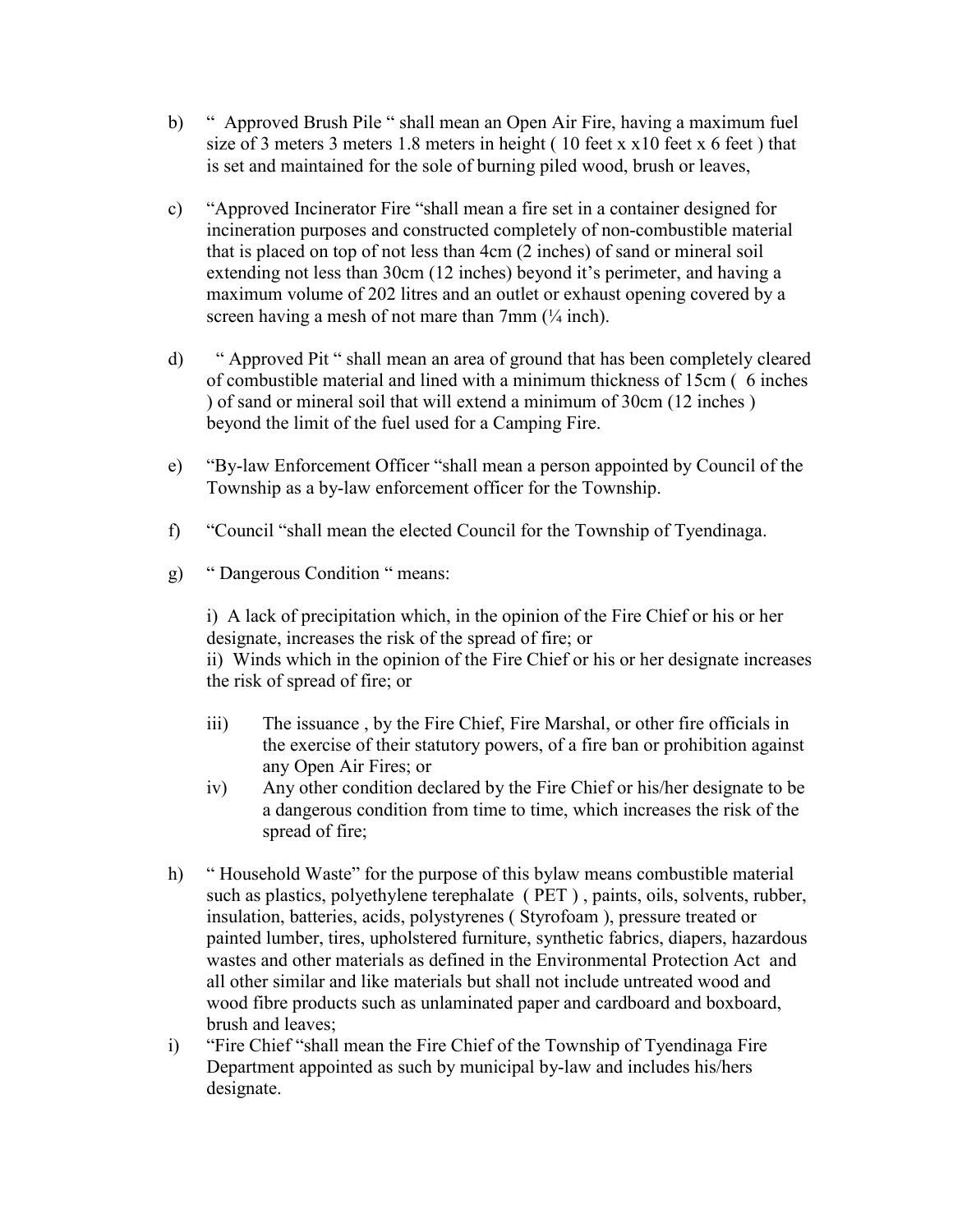- j) " Fire Department " shall mean Township of Tyendinaga Fire Department or any Fire Department under contract or agreement to provide service to the Township of Tyendinaga ;
- k) " Municipality " shall mean the Corporation of the Township of Tyendinaga ;
- l) " Open Air Burning " shall mean the ignition and incineration by fire of combustibles for the purpose of burning grass, clean wood and other combustible materials and includes fires in barrels, drums, incinerators and pits, a cooking fire, campfire or that related to a barbecue cooking and heating appliances.
- m) " Ontario Fire Code " shall mean O. Reg.388/97 made under the Fire Protection and Prevention S.O. 1997, C.4, as amended;
- n) " Permit " shall mean a permit issued by the Township office ,purchased by the applicant , signifying permission to set or maintain or allow to be set or maintained an " Open air Burn " and establishing the conditions under which the permission is granted. In the form attached as Schedule "A" hereof;
- o) " Campfire" shall mean an "Open Air Burn" , having a maximum fuel volume of .6 meters x .6 meters x .6 meters in height,  $(2 \text{ feet } x \text{ 2 feet } y)$ , that is set and maintained solely for the purpose of cooking food, providing warmth or recreational enjoyment and where;
	- i) The site of the fire is bare rock or other non-combustible material.
	- ii) The fire is at least 2 meters (6 feet) from any flammable material.
	- iii) The space above the fire is at least 3 meters (9.9 feet) from vegetation.
	- iv) The flame length does not exceed 1 meter (3.3 feet) in height and 1 meter (3, 3 feet) in diameter.
- p) " Cooking Fire" shall mean a fire used for cooking food and contained within an approved containment area or approved outdoor fireplace;
- q) " Person" shall mean any individual , association, firm, partnership, corporation, agent or trustee and their heirs, executors, or other legal representatives thereof;
- r) " Prohibited Materials" includes "Household Waste", rubber or rubber p[products, plastic or plastic p[products, and waste petroleum products and any material or materials prohibited by the Environmental Protection Act R,S.O. 1990 Chapter E 19 as amended;
- s) "Township" shall mean the corporation of the Township of Tyendinaga.
- 2.

# GENERAL PROVISIONS

2.1 No "Person" being the owner or tenant in possession of lands within the "Municipality" shall conduct "Open Air Burning" on such lands unless a "Permit" has been issued in respect of such "Open Air Burning".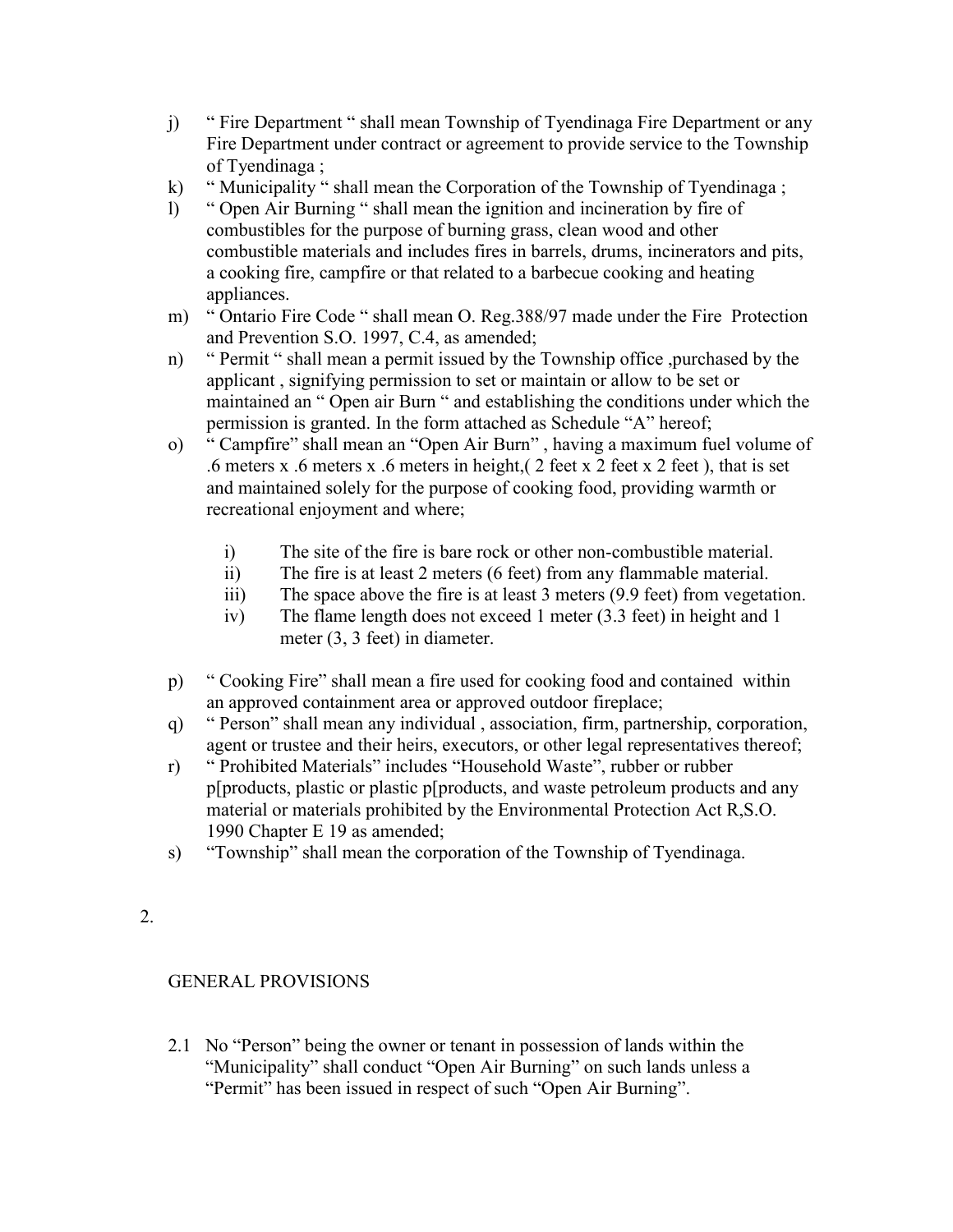- 2.2 Notwithstanding any provisions herein, no "Person" shall set or maintain a fire;
	- a) In contravention of the " Ontario Fire Code" , the Environmental Protection Act , or any other statutory requirements of the Province of Ontario or the Government of Canada;
	- b) Containing "Prohibited Materials";
	- c) In any park owned or operated by the "Municipality" without the written permission of the "Municipality";
	- d) Between  $\frac{1}{2}$  hour before sunset and  $\frac{1}{2}$  hour after sunrise with the exception of a "Campfire";
	- e) At a distance less than 23 meters (75 feet) from any building , structure, hedge, fence, vehicular roadway of any kind or nature or overhead wiring or any property line;
	- f) At a distance of 23 meters ( 75 feet ) from any object or material which has a potential to ignite;
	- g) Unless the "Person" to whom the :Permit" has been issued or such other "Person" as may be designated in the "Permit" is in attendance at the fire in a responsible and supervisory capacity at all times until such fire has been completely extinguished;
	- h) In any outdoor fire place or any other burning appliance or container unless same complies with the requirements contained in Schedule "B" attached hereto;
	- i) Burn any allowed material without obtaining and having on their person an activated "Open Air Burn Permit" for those types of "Open Air Burns" requiring one;
	- j) Which does not meet the definition of a "Campfire" or "Cooking Fire" without having obtained an "Open Air Burn Permit"
	- k) When a "Burn Ban" has been declared and put in place by the "Fire Chief" or his/her designate;;
- 2.3 No "Open Air Burning" shall be commenced or maintained when the wind is in such a direction or intensity to cause any or all of the following:
	- a) The possible spread of the fire beyond the approved burn site;
	- b) A decrease in the visibility on a highway or roadway;
	- c) Any odour to such an extent or degree so as to cause discomfort to the persons in the immediate area; and or;
	- d) Excessive smoke or any other "Adverse Effect";
	- e) Any "Dangerous Condition";
- 2.4 No "Open Air Burning" shall be commenced or maintain when rain or fog is present or weather conditions prevent the ready dispersion of smoke;
- 2.5 No "Permit" shall be required for domestic barbecues or permanent outdoor fire places used for the purpose of cooking of food on a grill and extinguished immediately upon completion of it's use to cook;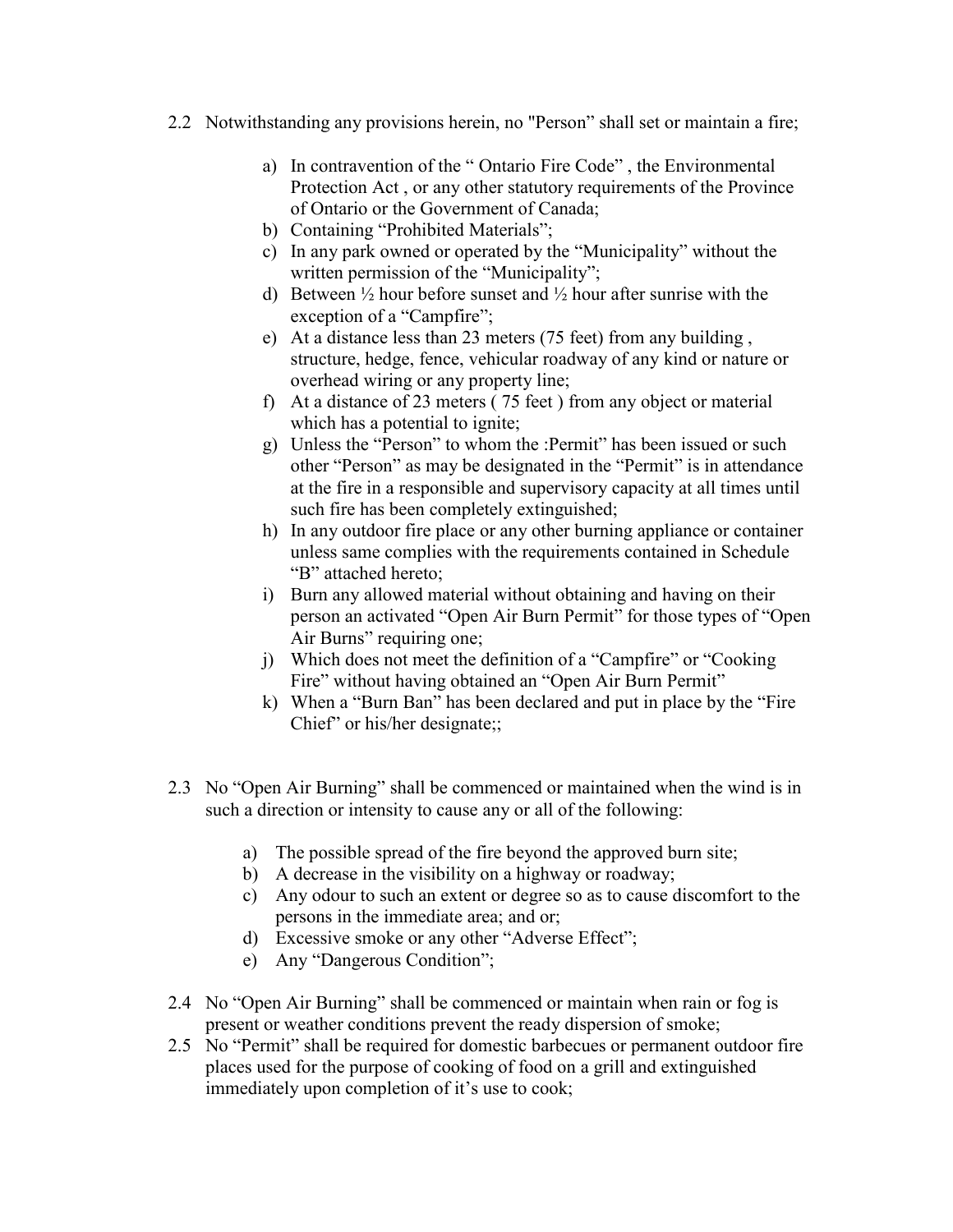- 2.6 No "Person" shall set a fire to , ignite, or otherwise burn any materials in a "Approved Brush Fire Pile" or window with a combined size of greater than 3.3 meters 3.3 meters x 1.8 meters ( 10 feet x 10 feet x 6 feet high ) without written approval of the "Fire Chief" or his/her designate;
- 2.7 No :Person" shall cause to be burned more than one pile or fire in a container at any one time , without written approval of the "Fire Chief" or his/her designate;
- 2.8 No "Person" shall burn any grass, hay, straw or standing material where such" Open Air Burning" has a leading edge greater than 15 meters ( 50 feet) and where sufficient persons and other resources are not available to contain the said fire ;

## 3 ISSUANCE OF PERMIT

- 3.1 The issuance of a "Permit" may require the prior inspection of the proposed burn site by the "Fire Chief" or his/her designate
- 3.2 In applying for a "Permit", no person shall furnish false or misleading information.
- 3.3 "Permit(s)" may be obtained from the Township of Tyendinaga office during normal office hours.
- 3.4 No "Permit" shall be considered activated until the "Person" granted the "Permit" has activated the "Permit" by contacting the Fire Condition Hotline and Permit Activation number. See schedule "C".
- 3.5 The "Permit" for "Open Air Burning" of an "Approved Brush Pile" must be reactivated every time a fire is set out, 24 hours prior to commencing burning and conditions checked on the Fire Condition Hotline immediately prior to the setting out of fire.
- 3.6 The "Permit" for "Open Air Burning of an "Approved Incinerator Fire" must be activated only when the "Permit" is granted.
- 3.7 No "Permit" is required for "Open Air Burning" consisting of a "Camp Fire" or "Cooking Fire" as defined and maintained by definition.
- 3.8 It is the responsibility of the "Person" granted the "Permit" to check and monitor burning conditions; this can be done in part by contacting the Fire Condition Hotline.
- 3.9 It is the responsibility of the person who is burning to have immediately available to them the "Permit" which they were issued for inspection by the "Fire Chief" or his/her designate, "By-law Enforcement" or the Police.
- 3.10 The "Fire Chief" may ban any person from receiving a "Permit" if in the opinion of the "Fire Chief" or his/her designate that that person should not be allowed to set or maintain a fire.
- 3.11 In any prosecution under the provisions of this by-law that requires a "Permit", the onus is on the Person" charged to prove that the "Person" had a "Permit" at the time the offence is alleged to have been committed.
- 4 Fire Season.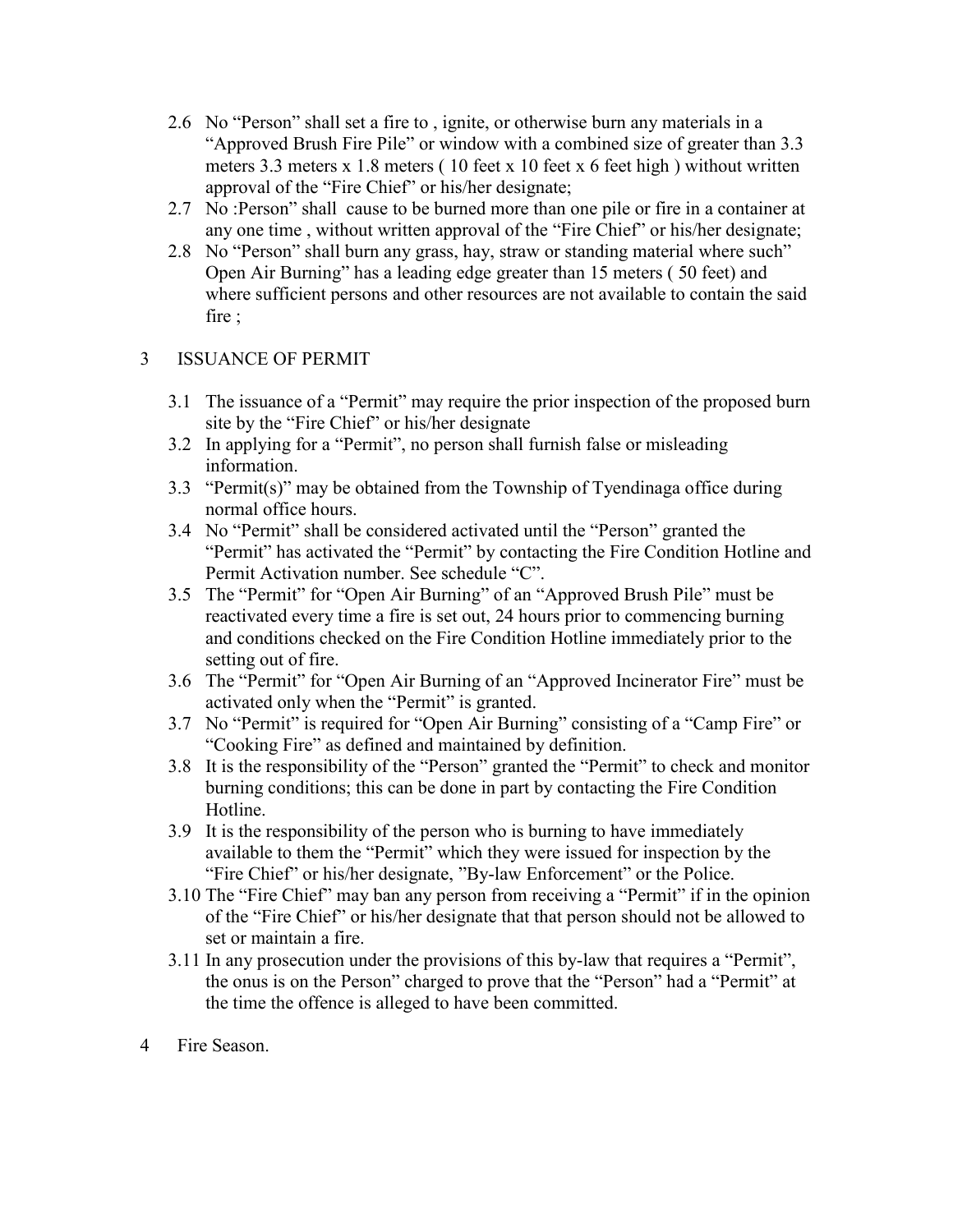- 4.1 No hay, straw or standing material may be burned, unless approved by the "Fire Chief" or his/her designate.
- 5. Levels of Fire Ban
- 5.1 Level One (1) Ban, shall mean a "Fire Ban" which restricts "Open Air Burning" but does not include "Campfires" or "Cooking Fires" as defined in this by-law.
- 5.2 Total "Burn Ban" shall mean absolutely no "Open Air Burning" including "Campfires" or "Cooking Fires" or charcoal barbecues, but does not include the use of propane or naphtha gas cooking equipment which is equipped with a shutoff mechanism.
- 5.3 Burn Ban status , the need for a Burn Ban, will be assessed on a daily basis by the "Fire Chief" or his/her designate.
- 5.4 When the "Fire Chief" or his/her designate orders a "Fire Ban" be put in place ,they will notify the Clerk/Treasurer or his/her designate who will then in turn notify Council and the media.
- 6. ADMINISTRATION AND ENFORCEMENT.
- 6.1 This by-law shall be administered and enforced by the " By-Law Enforcement Officer" and/or the "Fire Chief" or his/her designate of the Township of Tyendinaga.
- 6.2 The "Fire Chief" or his/her designate may at any time , and in the exercise of his or her sole discretion, issue a "Fire Ban" effective for a specified period of time, p[prohibiting the setting of any and all "Open Air Fires" within any area of the "Township"
- 6.3 Notwithstanding section 2 of this by-law, the "Fire Chief" or his/her designate may revoke any or all "Permits", or refuse to issue "Permits" where, in the opinion of the "Fire Chief" or his/her designate , that the ability to control a fire is hampered by the existence of a "Dangerous Condition", which exists on or in the proximity of the proposed "Open Air Burning" site.
- 6.4 Any Person who fails to comply with the provisions of this By-law or fails to properly supervise or maintain a fire, or who fails to extinguish a fire once notification to do so has been given by the "Fire Chief" or his/ her designate including the "By-Law Enforcement Officer" shall, in addition to any penalty provided for herein, be liable to the "Municipality" for all expenses incurred for the purposes of controlling and extinguishing of any fire so set or left to burn and such expenses may be recovered by court action or in a like manner as municipal taxes. The expenses for which the "Person" may be liable cover the cost of sufficient personnel and equipment required to control a fire, as set out within Schedule "D" hereof. Such expenses shall be equally chargeable in the event that a deliberately set fire burns out of control , such that the services of the Township of Tyendinaga Fire Department and or additional departments are necessary.
- 6.5 Any costs chargeable to any "Person" pursuant to section 6.4 hereof shall be invoiced to the "Person" and paid to the "Township" within sixty(60) days of the date of such invoice, failing which the costs may be deemed to be municipal taxes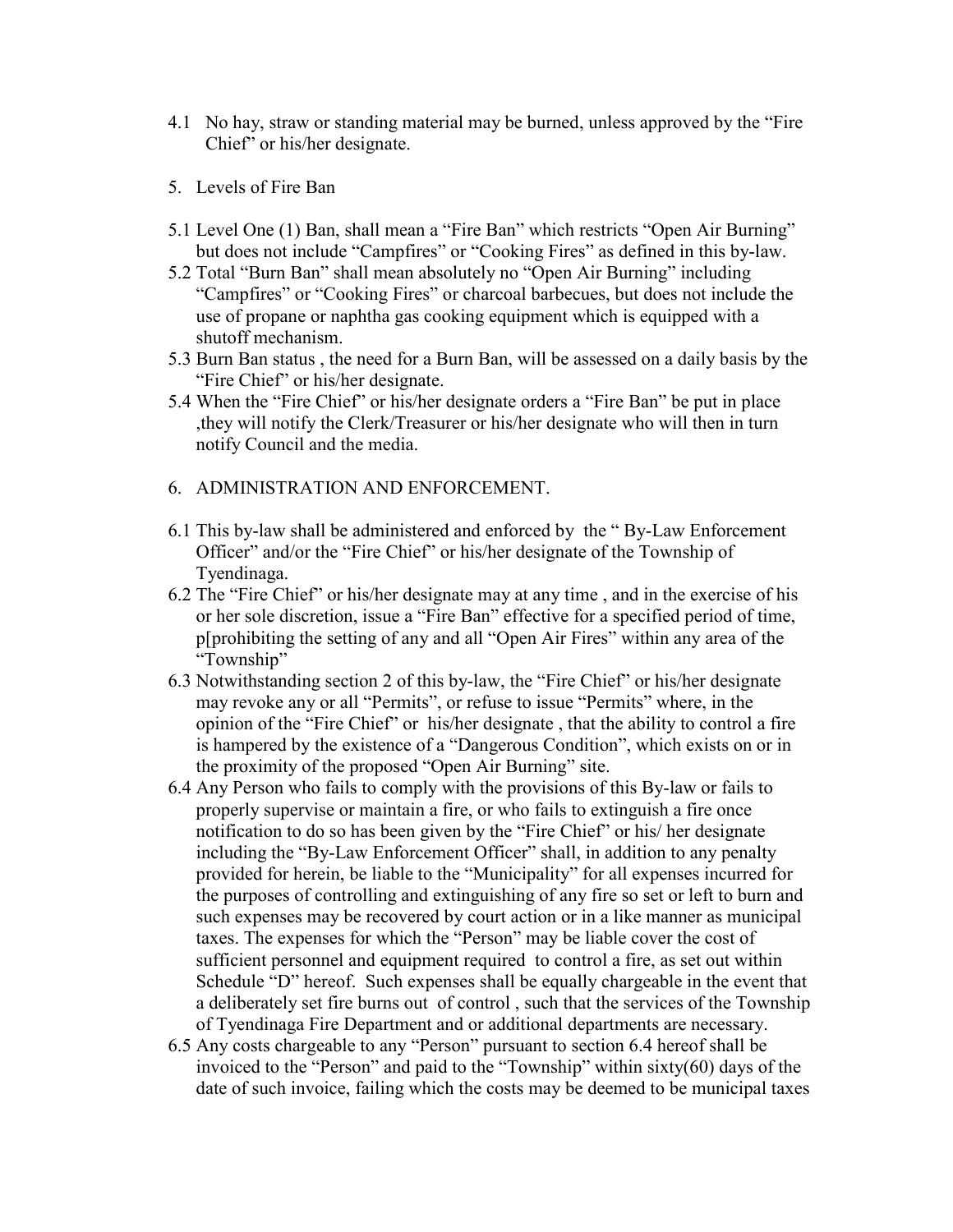and added by the Clerk of the "Municipality" to the collectors roll and collected in the same manner and with the same priority as municipal taxes.

## 7. OFFENCES

7.1 In addition to any other penalty prescribed by this by-law, any "Person" who contravenes any provision of this by-law is guilty of an offence and is liable to a fine or penalty for each offence established pursuant to the Provincial Offences Act and included within Schedule "E" forming part of this by-law.

## 8. SCHEDULES AND SEVERABILITY

- 8.1 Schedules "A" "B" "C" "D" and "E" attached to this by-law shall also be read with and form part of this by-law.
- 8.2 The provisions of this by-law are severeable. If any provision, section or word is held to be invalid or illegal such as invalidity or illegality shall not effect or impair any of the remaining provisions, sections or words.
- 8.3 Any "Person" billed for services as a result of a violation of the provisions of this by-law may make submissions to "Council" with respect to having the costs invoiced reduced or rescinded.
- 8.4 This by-law may be cited as the "Open Air Burning By-Law"
- 8.5 This By-Law will come into force and effect upon receipt of approval from the Ontario Court of Justice for the Set Fines as set out in Schedule "E" attached hereto.
- 8.6 The Council of the Corporation of the Township of Tyendinaga hereby repeals By-Law # 91-06 upon receipt of the approval of the Set Fines.

AND THAT this by-law shall be effective as of January 1, 2009 and its short title shall be '2009 Burning By-law";

 **\_\_\_\_\_\_\_\_\_\_\_\_\_\_\_\_\_\_\_\_\_\_\_\_\_\_\_\_\_\_** 

Passed this 20<sup>th</sup> day of October, 2008

 **Margaret Walsh, Reeve** 

 **Steve Mercer Clerk-Treasurer**

**\_\_\_\_\_\_\_\_\_\_\_\_\_\_\_\_\_\_\_\_\_\_\_\_\_\_\_\_\_\_**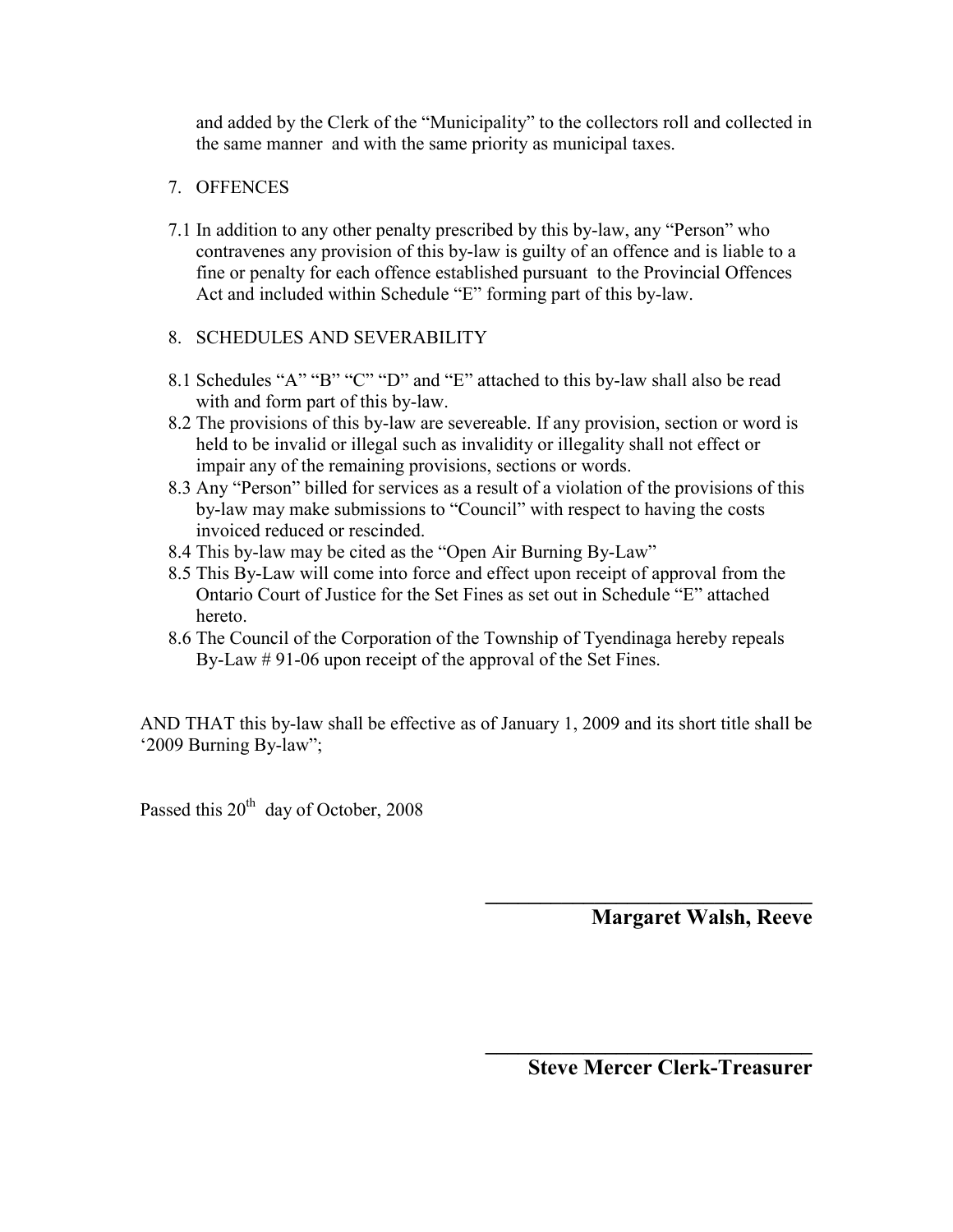#### **Schedule "A" to By-Law # 08-21**

#### **CONDITIONAL PERMIT FOR "OPEN AIR BURNING"**

| <b>Issued to:</b>     |       |               |  |  |  |
|-----------------------|-------|---------------|--|--|--|
| <b>Civic Address:</b> |       |               |  |  |  |
| Lot:                  | Conc: | <b>Phone:</b> |  |  |  |

#### **The Ontario Fire Part 2, Article 2.6.3.4 states;**

"Open Air Burning" shall not be permitted unless approved, or unless such burning consists of small, confined fire, supervised at all times, and used to cook food on a grill or barbecue.

#### **CONDITIONS**

- 1. The undersigned agrees to contact the FIRE CONDITION HOTLINE to notify the Township of Tyendinaga Fire Department of their intent to burn by leaving the required information, as outlined (Name, permit  $#$ , phone  $#$ , location burning and time planning to burn.
- 2. A "Campfire" or "Cooking Fire" is an "Open Air Fire" of material no greater than .6 metres x .6 metres x .6 metres (2 feet x 2 feet x 2 feet).
- 3. The undersigned assumes full responsibility when conducting "Open Air Burning".
- 4. The undersigned agrees to all rules and regulations in the "Open Air Burning By-Law" and which are not limited only to those which appear on the permit.
- 5. No person shall cause to be burned more than one pile, container, etc. at any one time.
- 6. No person shall set fire to, ignite, or otherwise cause to burn any permitted materials as outlined in this by-law or in a window or pile with a combined size greater than 3 metres  $x$  3 metres  $x$  1.8 metres ( 10 feet x 10 feet x 6 feet high).
- 7. "Open Air Burning" must be supervised by a competent person at all times.
- 8. Before starting a fire , wind conditions shall be taken into account , burning shall not be done when a wind exists
- 9. No fires shall be started or maintained when the weather conditions prevent the ready dispersion of smoke.
- 10. Materials to be burned must NOT include those , which cause excessive smoke , "Household Waste", "Prohibitted Materials" e.g. rubber, plastics or other materials prohibited by the Environmental Protection Act, R.S.O. 1990, Chapter E19, as amended.
- 11. The undersigned, when setting an authorized "Open Air Burn" not only acknowledges responsibility for controlling it, but also for the Fire Department service costs, if the fire gets out of control.
- 12. Section 475(3) of the Municipal Act, S.O. 2001, c25 as amended, authorizes the recovery of costs related to the violation of these provisions.

Signature of Reg. Owner/ Tenant Issuing Designate Date of Issue.

#### **A FULL AND COMPLETE COPY OF THE BURNING BY-LAW IS AVAILABLE AT www.tyendinagatownship.com**

 $\overline{\phantom{a}}$  , and the set of the set of the set of the set of the set of the set of the set of the set of the set of the set of the set of the set of the set of the set of the set of the set of the set of the set of the s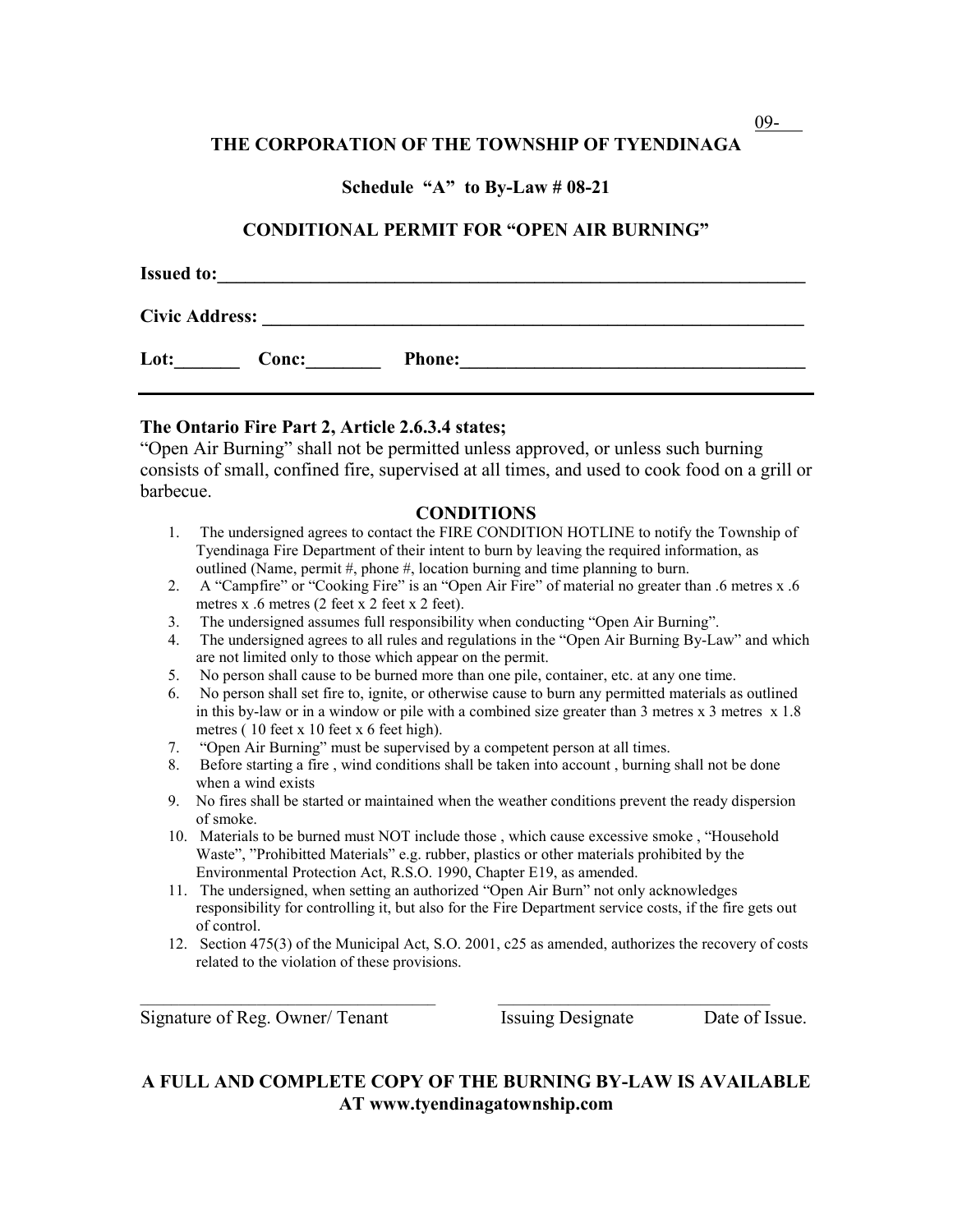#### **Schedule "B" to By-Law # 08-21**

#### An "Approved Incinerator Fire":

- 1. Shall be constructed of non- combustible materials such as stone, brick, ceramic, metal, a steel barrel or wood burning stove.
- 2. Shall have a wire mesh or expanded sheet metal screen with a maximum mesh size of 7mm(1/4) covering any openings of the container.
- 3. Shall be placed on a base of mineral soil, bare rock, concrete or non-combustible material of at least 4cm, ( 2 inches ) thickness, extending a minimum of 30-cm ( 12 inches ) beyond the perimeter.
- 4. Shall be a minimum of 23 metres (75 feet ) from any structure, building , road, property line , fence line, hedge or other combustible material.
- 5. All other conditions outlined in the by-law of which this schedule forms a part also be applicable.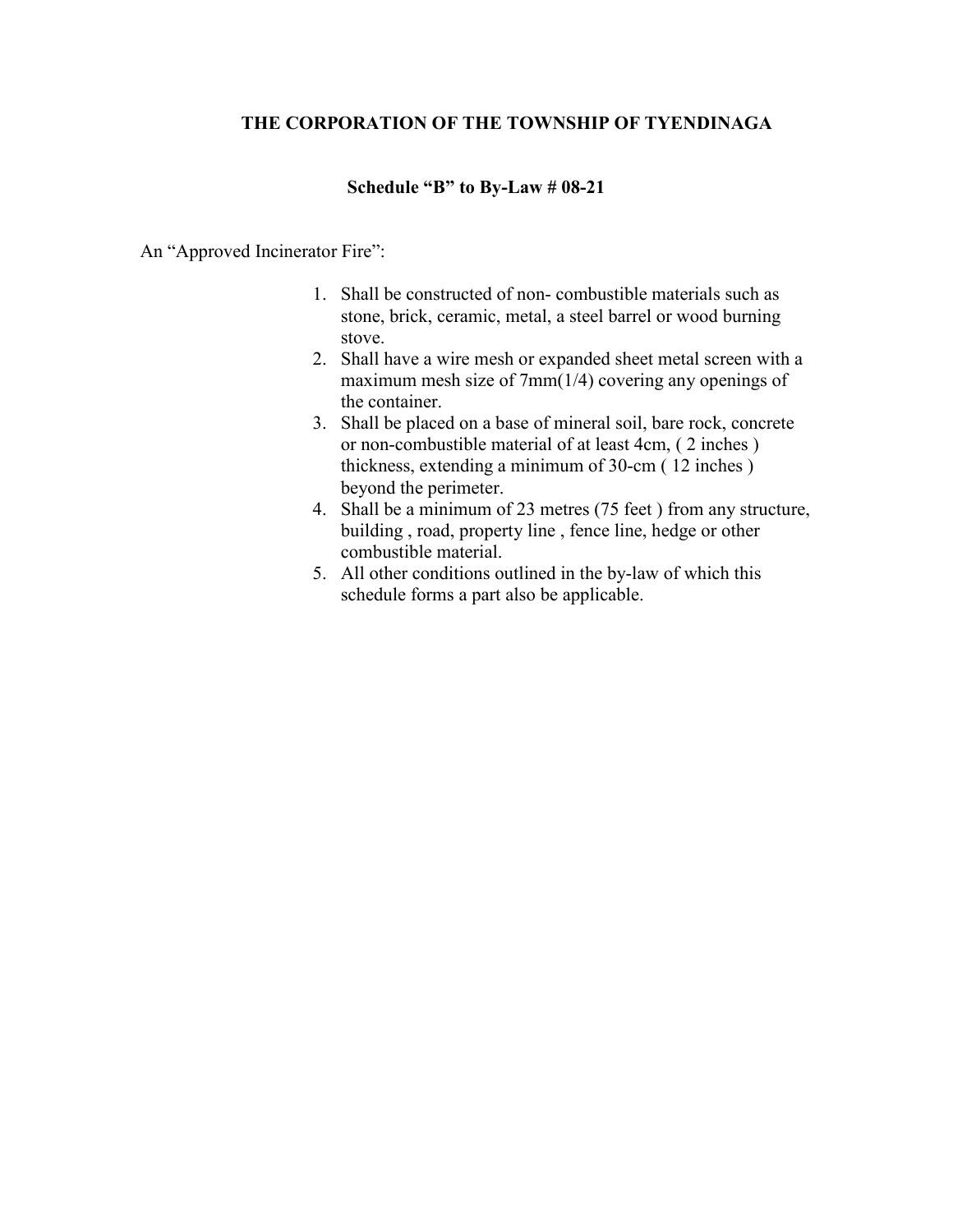## **Schedule "C" for By-Law # 08-21**

The Fire Condition and Permit Activation Hotline will serve three purposes.

- 1) It will the number that all persons who have applied for a "Permit" will call to activate that afore mentioned "Permit" This activation process will apply to both "Permits" granted for "Open Air Fires" and those granted for "Approved Incinerator Fire". The "Person" activating the "Permit" will be required to leave the following information:
	- i) the name of the "Person" who the "Permit" and property applies to
	- ii) the address of where the "Open Air Burning " will take place for which the "Permit" has been issued.
	- iii) The phone number at which the "Person" burning may be contacted.
	- iv) The number of the permit

Once this has been done the "Person" to whom the permission has been given will have a legally activated "Permit".

- 2) The second purpose will be to notify the Township of Tyendinaga Fire Department of their intention to burn. The "Person" to whom the "Permit" has been granted shall make the notification. The "Person" to whom the "Permit" has been granted will provide the following information:
	- i) the name of the "person" who the permit and property applies to
	- ii) the address of where the "open Air Fire" will take place for which the "Permit" has been issued.
	- iii) the phone number at which the "Person" burning can be contacted
	- iv) the number on the "Permit"
	- v) when they plan on burning.
- 3) The third purpose is to have all "Persons" burning under an "Open Permit" contact the hotline, immediately prior to setting out fire to ensure conditions have not changed. All persons "Open Air Burning" in the "Township" should check the hotline to verify burning conditions prior to setting out any fire.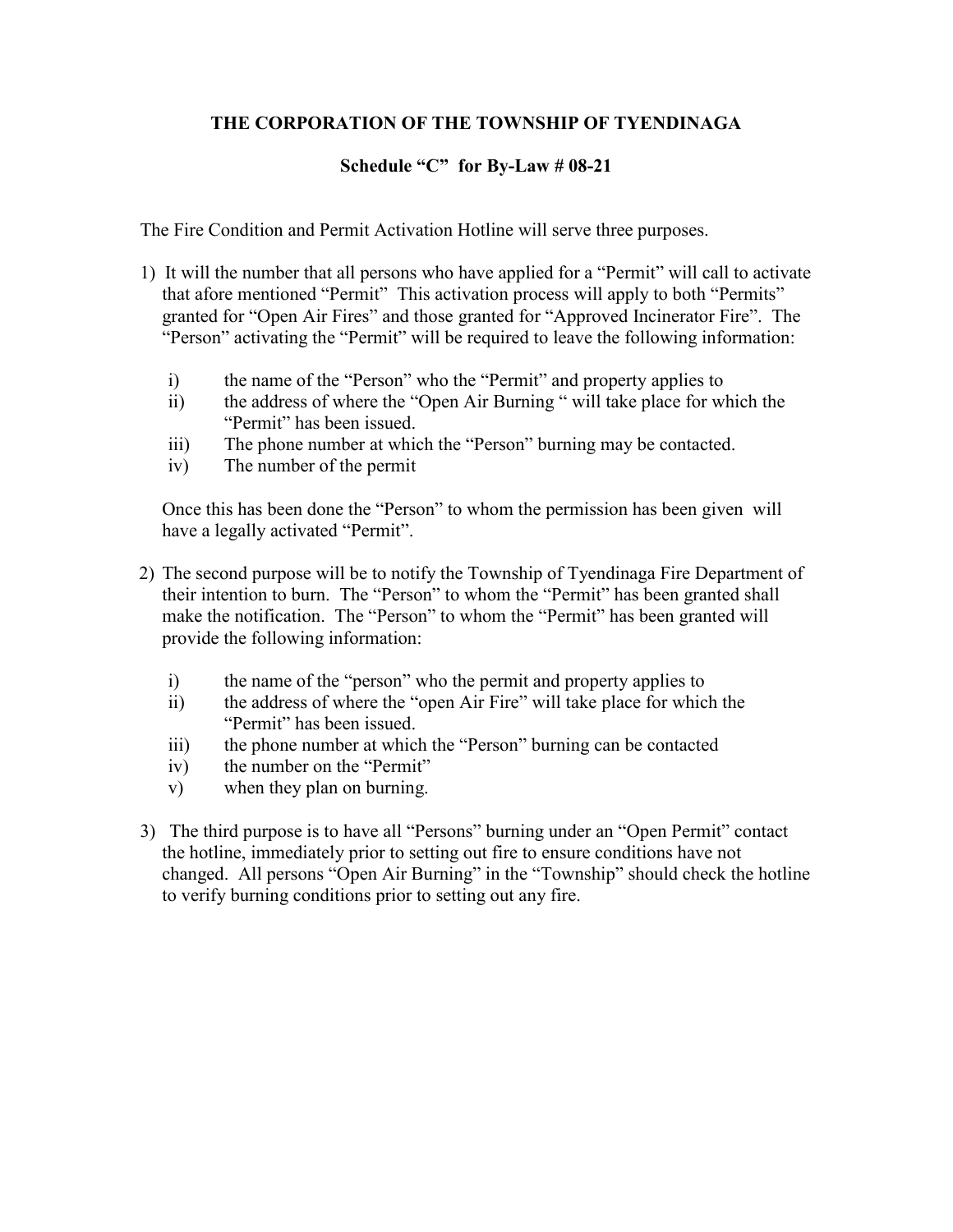#### **Schedule "D" to By-Law # 08-21**

#### **COST OF FIRE DEPARTMENT SERVICES**

The expenses for which the "Person" may be liable, cover the cost of sufficient personnel and equipment required to control a fire, as referred to within Section 6 of the By-Law # and such costs have deemed as being:

\$350.00 per vehicle for the first hour or part thereof

\$ 175 per vehicle for each subsequent half hour or part thereof.

This shall be calculated from the initial dispatch of the fire department or any fire department under contract or agreement, until such time as each vehicle is back in service, for the purpose of this By-Law is defined as when the vehicle is back at the hall and has been replenished with the requirements for the unit to respond to the next activation.

These fees are in addition to any fines or penalties established elsewhere, in accordance with this by-law.

Costs will be invoiced by the "Township" and will be due sixty days from the date of invoice.